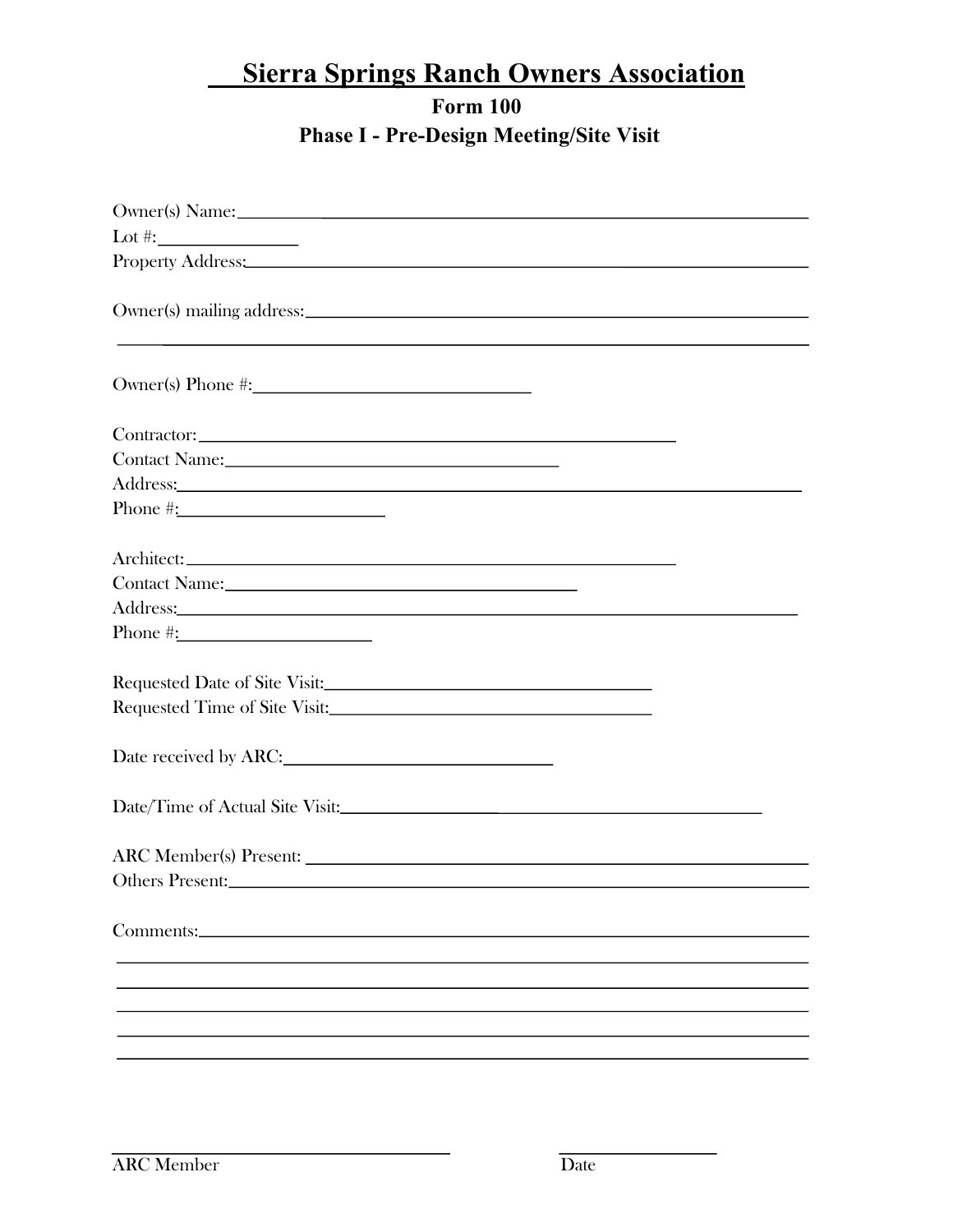### **Sierra Springs Ranch Owners Association Form 200 Acknowledgment of CC&R's, Design Guidelines and Rule's & Regulations**

Dear Owner,

Per the Sierra Springs Ranch CC&R's and Design Guidelines (DG), you must obtain approval from the Architectural Review Committee (ARC) prior to making any additions or changes to your Lot or Existing Home.

To facilitate the ARC approval, an application for architectural modification is attached. Please complete all portions of the application and return to the Association Manager. You must include all documentation required in the attached Design Review Procedure and/or the Design Guidelines and CC&R's. The application will be given to the ARC for review only after all required material has been provided.

Each Owner is responsible for complying with the Design Guidelines, all provisions of the Sierra Springs Ranch Declaration of Covenants, Conditions and Restrictions, and the rules and regulations.

By signing below, the Owner, Builder, Architect/Designer acknowledge that they have read, understand and will conform and abide by, the Design Guidelines, Covenant, Conditions & Restrictions plus the Rules and Regulations of Sierra Springs Ranch Owner's Association throughout the Review and Constructions process.

Lot #  $\frac{1}{2}$   $\frac{1}{2}$   $\frac{1}{2}$   $\frac{1}{2}$   $\frac{1}{2}$   $\frac{1}{2}$   $\frac{1}{2}$   $\frac{1}{2}$   $\frac{1}{2}$   $\frac{1}{2}$   $\frac{1}{2}$   $\frac{1}{2}$   $\frac{1}{2}$   $\frac{1}{2}$   $\frac{1}{2}$   $\frac{1}{2}$   $\frac{1}{2}$   $\frac{1}{2}$   $\frac{1}{2}$   $\frac{1}{2}$   $\frac{1}{2}$   $\frac{1$ 

Owner Name Date

Owner Signature Date

Contractor Date

Architect/Designer Date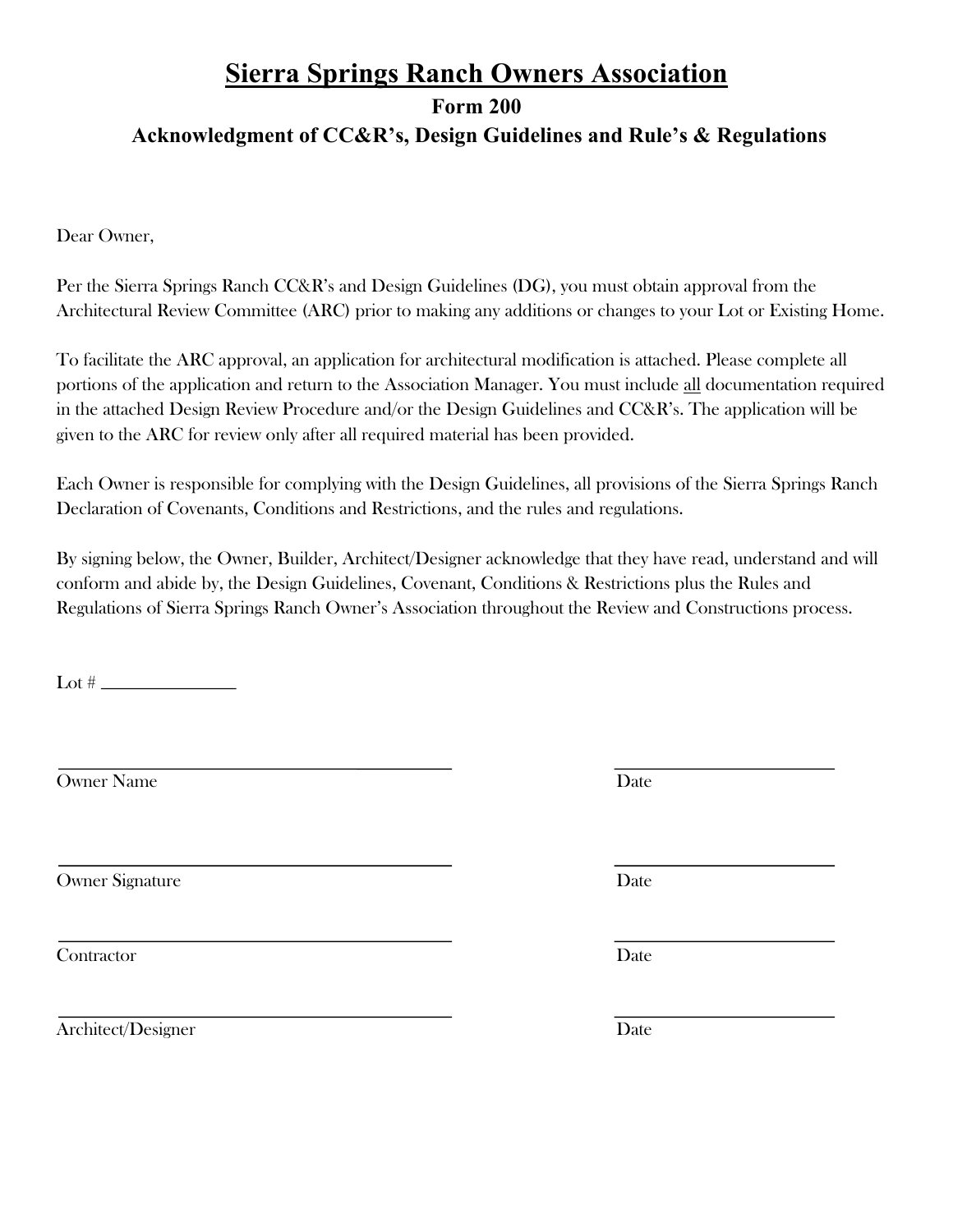#### **Form 201 Phase II - Preliminary Submittal Form**

|                                                                                                                                                                                                                                                                                                                                                                      |                                                                                                             | Owner(s) Name:                                                                                                                                                                                                                 |  |
|----------------------------------------------------------------------------------------------------------------------------------------------------------------------------------------------------------------------------------------------------------------------------------------------------------------------------------------------------------------------|-------------------------------------------------------------------------------------------------------------|--------------------------------------------------------------------------------------------------------------------------------------------------------------------------------------------------------------------------------|--|
|                                                                                                                                                                                                                                                                                                                                                                      |                                                                                                             | Property Address: No. 2016. The Contract of the Contract of the Contract of the Contract of the Contract of the Contract of the Contract of the Contract of the Contract of the Contract of the Contract of the Contract of th |  |
|                                                                                                                                                                                                                                                                                                                                                                      |                                                                                                             |                                                                                                                                                                                                                                |  |
|                                                                                                                                                                                                                                                                                                                                                                      |                                                                                                             | Owner(s) mailing address:                                                                                                                                                                                                      |  |
|                                                                                                                                                                                                                                                                                                                                                                      |                                                                                                             |                                                                                                                                                                                                                                |  |
| Owner(s) Phone #'s:                                                                                                                                                                                                                                                                                                                                                  |                                                                                                             |                                                                                                                                                                                                                                |  |
|                                                                                                                                                                                                                                                                                                                                                                      |                                                                                                             |                                                                                                                                                                                                                                |  |
|                                                                                                                                                                                                                                                                                                                                                                      |                                                                                                             |                                                                                                                                                                                                                                |  |
|                                                                                                                                                                                                                                                                                                                                                                      |                                                                                                             |                                                                                                                                                                                                                                |  |
|                                                                                                                                                                                                                                                                                                                                                                      |                                                                                                             |                                                                                                                                                                                                                                |  |
|                                                                                                                                                                                                                                                                                                                                                                      |                                                                                                             |                                                                                                                                                                                                                                |  |
| Contact Name: 1988                                                                                                                                                                                                                                                                                                                                                   |                                                                                                             |                                                                                                                                                                                                                                |  |
|                                                                                                                                                                                                                                                                                                                                                                      |                                                                                                             |                                                                                                                                                                                                                                |  |
| Office $\#$ : $\qquad \qquad$ $\qquad \qquad$ $\qquad$ $\qquad$ $\qquad \qquad$ $\qquad$ $\qquad \qquad$ $\qquad$ $\qquad \qquad$ $\qquad \qquad$ $\qquad \qquad$ $\qquad \qquad$ $\qquad \qquad$ $\qquad \qquad$ $\qquad \qquad$ $\qquad$ $\qquad \qquad$ $\qquad \qquad$ $\qquad$ $\qquad$ $\qquad$ $\qquad$ $\qquad$ $\qquad$ $\qquad$ $\qquad$ $\qquad$ $\qquad$ |                                                                                                             |                                                                                                                                                                                                                                |  |
|                                                                                                                                                                                                                                                                                                                                                                      |                                                                                                             |                                                                                                                                                                                                                                |  |
| E-mail:                                                                                                                                                                                                                                                                                                                                                              |                                                                                                             |                                                                                                                                                                                                                                |  |
|                                                                                                                                                                                                                                                                                                                                                                      |                                                                                                             |                                                                                                                                                                                                                                |  |
|                                                                                                                                                                                                                                                                                                                                                                      |                                                                                                             |                                                                                                                                                                                                                                |  |
|                                                                                                                                                                                                                                                                                                                                                                      |                                                                                                             |                                                                                                                                                                                                                                |  |
|                                                                                                                                                                                                                                                                                                                                                                      |                                                                                                             |                                                                                                                                                                                                                                |  |
|                                                                                                                                                                                                                                                                                                                                                                      |                                                                                                             |                                                                                                                                                                                                                                |  |
| Office #: $\qquad \qquad$ Fax #:                                                                                                                                                                                                                                                                                                                                     |                                                                                                             |                                                                                                                                                                                                                                |  |
|                                                                                                                                                                                                                                                                                                                                                                      |                                                                                                             |                                                                                                                                                                                                                                |  |
| E-mail: 2008. 2008. 2010. 2010. 2010. 2010. 2010. 2010. 2011. 2012. 2012. 2012. 2012. 2012. 2012. 2012. 2013. 2014. 2014. 2014. 2014. 2014. 2014. 2014. 2014. 2014. 2014. 2014. 2014. 2014. 2014. 2014. 2014. 2014. 2014. 2014                                                                                                                                       |                                                                                                             |                                                                                                                                                                                                                                |  |
|                                                                                                                                                                                                                                                                                                                                                                      |                                                                                                             |                                                                                                                                                                                                                                |  |
|                                                                                                                                                                                                                                                                                                                                                                      |                                                                                                             | Nature of Request: ______ New Construction ______ Remodel/Addition                                                                                                                                                             |  |
|                                                                                                                                                                                                                                                                                                                                                                      | <u>Landscape</u>                                                                                            |                                                                                                                                                                                                                                |  |
|                                                                                                                                                                                                                                                                                                                                                                      |                                                                                                             |                                                                                                                                                                                                                                |  |
|                                                                                                                                                                                                                                                                                                                                                                      |                                                                                                             |                                                                                                                                                                                                                                |  |
|                                                                                                                                                                                                                                                                                                                                                                      |                                                                                                             |                                                                                                                                                                                                                                |  |
|                                                                                                                                                                                                                                                                                                                                                                      | Note: Architectural approval of your plan(s) does not constitute acceptance of any technical or engineering |                                                                                                                                                                                                                                |  |

specifications, and the Sierra Springs Ranch Owners Association assumes no responsibility for such. The function of the Architectural Review Committee is to review submittals as to aesthetics and conformance with the Design Guidelines. All technical and engineering matter is the responsibility of the homeowner.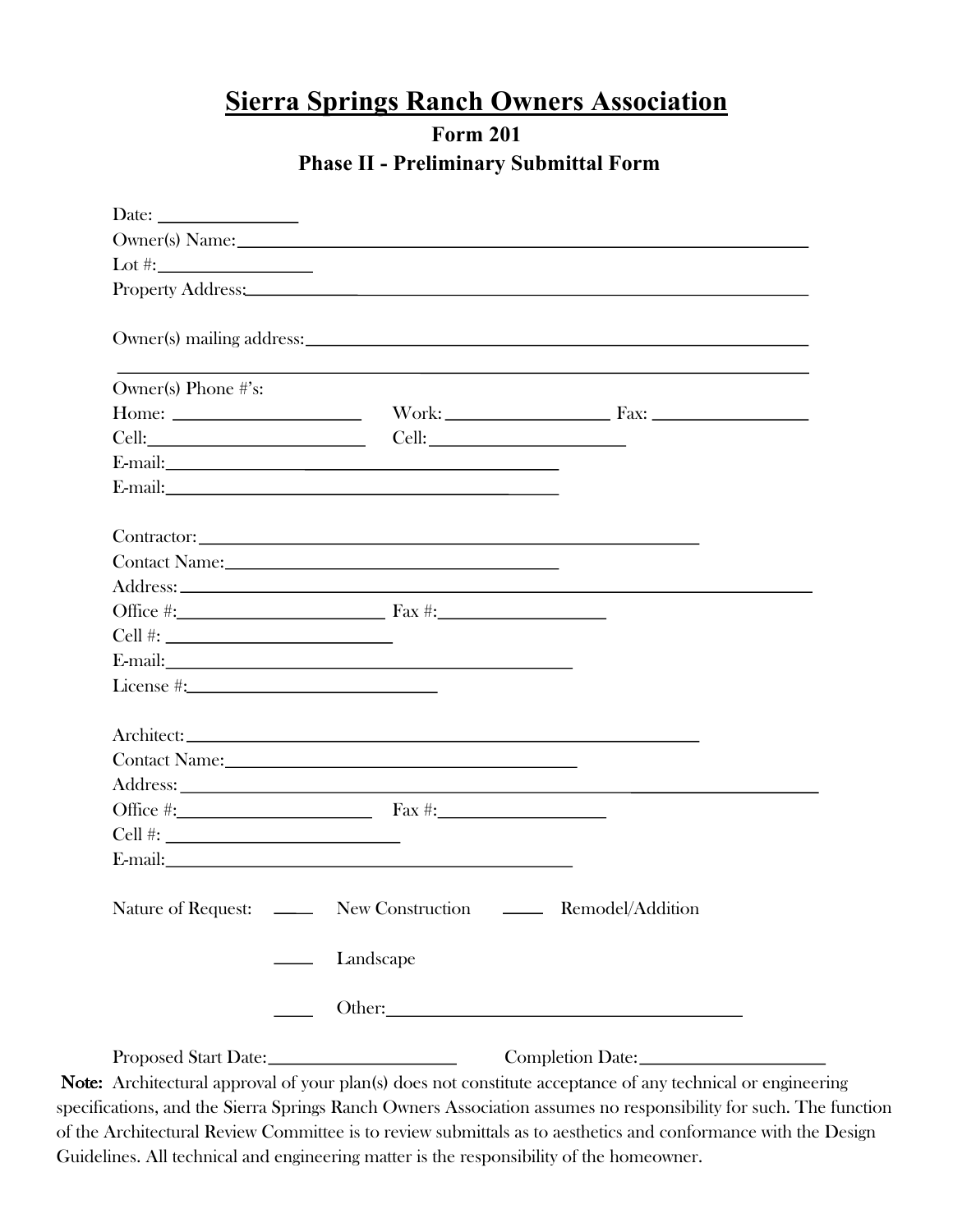#### Page 1

Your request must be reviewed and approved by the Architectural Review Committee. An applicant will be given a decision within thirty (30) days of submission of all plans and specifications, and any other data required by the ARC. Please note that the thirty (30) day period commences on the date that ALL required plans and specifications are properly submitted to the association manager.

#### NO WORK MAY BEGIN UNTIL PLANS HAVE FINAL APPROVAL IN WRITING FROM THE ARC.

I am submitting this application for plan approval, and I am responsible for the information provided. All architectural change must be in compliance with all Association Governing Documents and all building codes applicable.

Signature of Owner Date Date of Owner Date

 $\overline{a}$ 

Signature of Owner Date

Date Received by SSROA: / /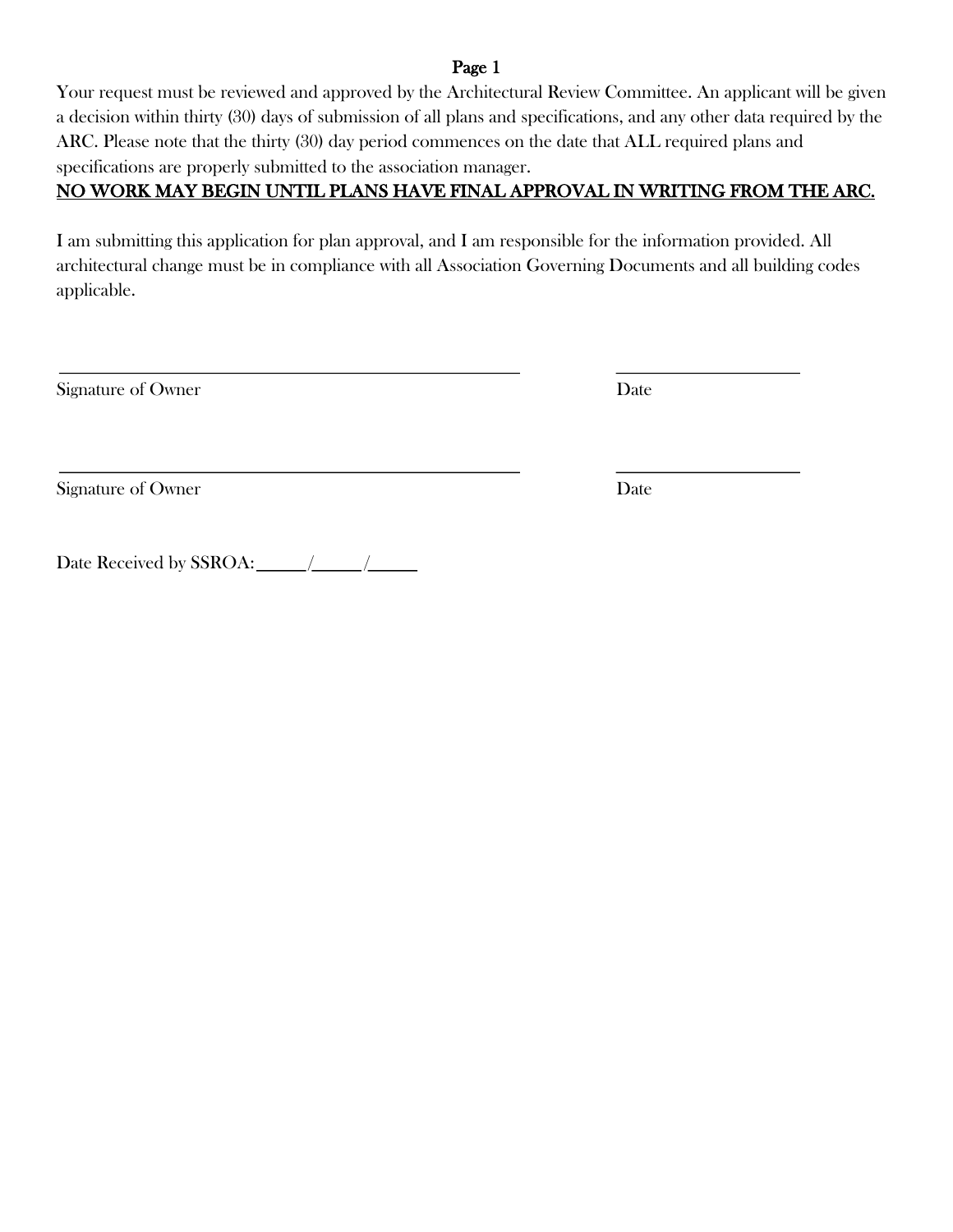## Page 2 **Sierra Springs Ranch Owners Association Form 202 Phase II - Preliminary Submittal Checklist**

Please complete and submit the following checklist. If an incomplete checklist or supporting documents are not submitted, the ARC will not accept it for review and it will be returned.

|    |                                                                                                                                                                                                                                                                 | Owner | $\overline{\text{ARC}}$                                                              |
|----|-----------------------------------------------------------------------------------------------------------------------------------------------------------------------------------------------------------------------------------------------------------------|-------|--------------------------------------------------------------------------------------|
| 1. | <b>Completed Application</b>                                                                                                                                                                                                                                    |       |                                                                                      |
| 2. | Design Review Fee                                                                                                                                                                                                                                               |       |                                                                                      |
| 3. | On-Site Monumentation (page 52 of DG)                                                                                                                                                                                                                           |       |                                                                                      |
| 4. | $8\frac{1}{2}$ " x 11" Project Data Sheet                                                                                                                                                                                                                       |       |                                                                                      |
|    | 5. $8\frac{1}{2}$ x 11" Building Material List                                                                                                                                                                                                                  |       |                                                                                      |
| 6. | One set of $24"$ x $36"$ or $30"$ x $42"$ and One set of<br>$8\frac{1}{2}$ " x 11" Design Drawings                                                                                                                                                              |       |                                                                                      |
|    | (see Section 9.5 for exact detail)<br><b>Cover Sheet</b><br>a.<br>Engineered Grading/Site Plan<br>b.<br>Floor Plans of each level<br>$\mathbf{c}$ .<br>d. Roof Plan<br>e. Minimum of four (4) Building Elevations<br>f.<br>Minimum of two (2) Building Sections |       | $\begin{array}{ c } \hline \ \hline \ \hline \ \hline \ \hline \ \hline \end{array}$ |
| 7. | Completed, signed and dated Design Checklist                                                                                                                                                                                                                    |       |                                                                                      |
|    | 8. An Exterior Lighting Plan                                                                                                                                                                                                                                    |       |                                                                                      |
| 9. | Building Materials Board(s), $8\frac{1}{2}$ " x 11" or 11" x 17",<br>pictures or samples of material and colors listed<br>below are required,<br>Exterior Lights-Photos and Colors<br>a.<br>Paint colors--Actual Paint Swatch Required<br>b.                    |       |                                                                                      |
|    | Roofing--Actual Material Samples<br>c.<br>Materials-Timber, logs, siding, rock or stone<br>d.<br>--Actual Material Sample<br><b>Window Framing or Decorative Trim</b><br>е.                                                                                     |       |                                                                                      |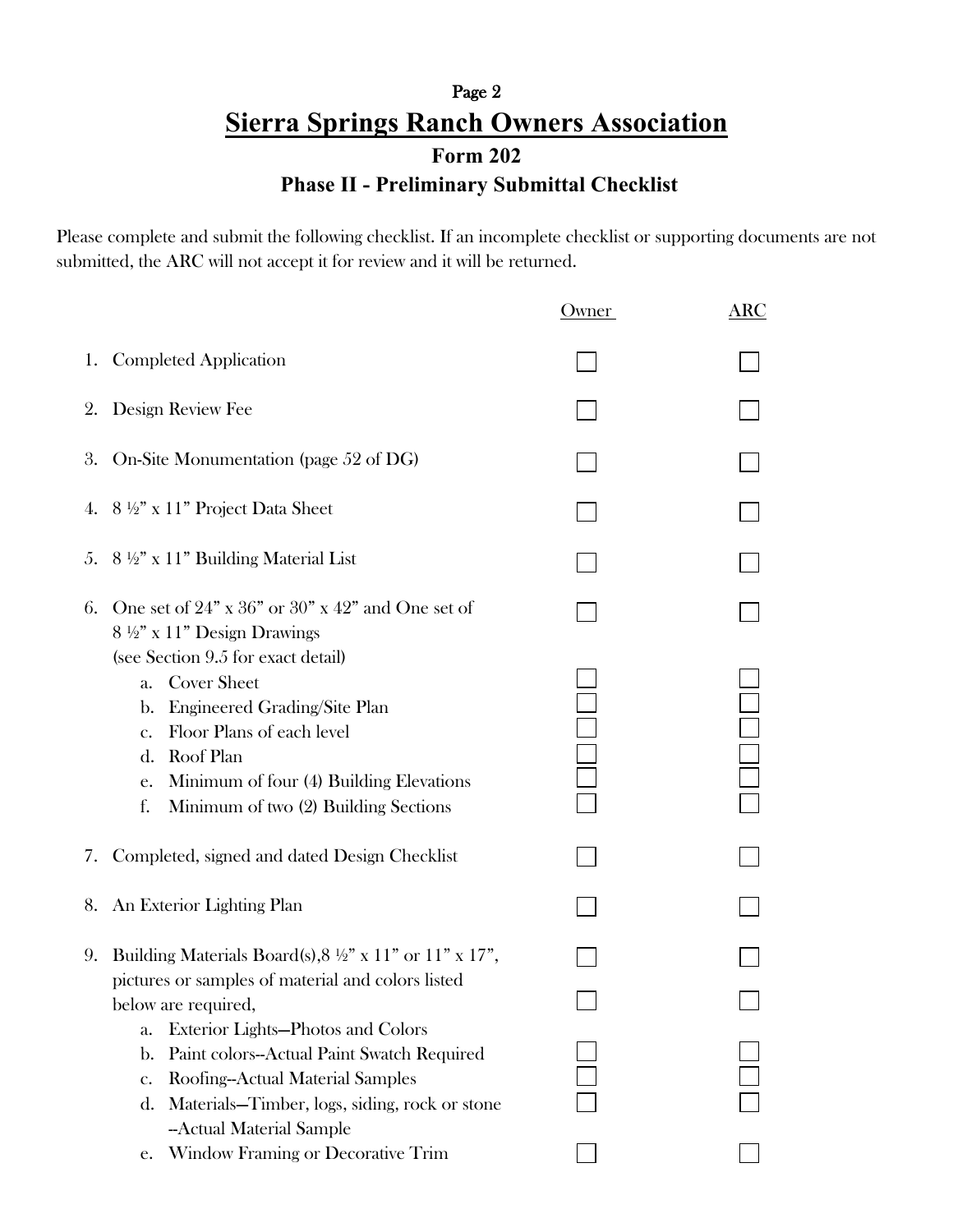| --Actual Material Samples<br>Doors (all exterior)- photos and colors<br>t.<br>Page 1 |  |
|--------------------------------------------------------------------------------------|--|
| g. Garage doors, photos, and colors                                                  |  |
| h. Driveway Pavers-Actual Material Samples                                           |  |
| 10. A 24" x 36" Architectural Perspective Color Rendering                            |  |
| 11. If required, Study model of the proposed Residence                               |  |

#### If you do not include an item and it is not checked off, please explain.

| Owners Signature                 |                             | Date         |
|----------------------------------|-----------------------------|--------------|
| Owners Signature                 |                             | Date         |
| Date Received by SSROA: $\angle$ |                             |              |
|                                  |                             |              |
|                                  |                             |              |
| Approved                         | <b>Conditional Approval</b> | Not Approved |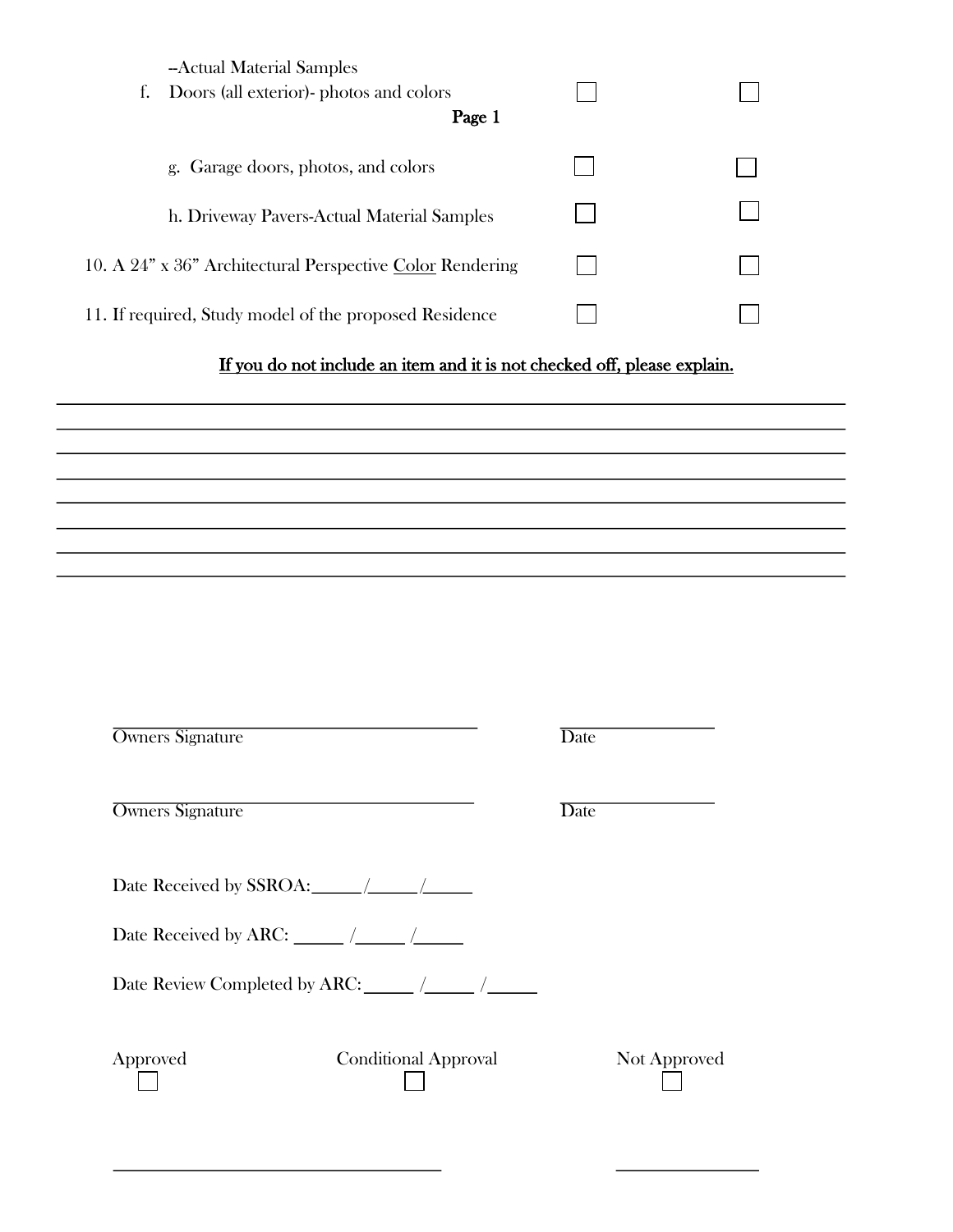#### Page 2 **Sierra Springs Ranch Owners Association Form 300 Phase III - Final Submittal Form**

| Date: $\_\_$                                                                                                                                                                                                                                                                                                                                                                                                  |           |                                                                                                                                                                                                                                |
|---------------------------------------------------------------------------------------------------------------------------------------------------------------------------------------------------------------------------------------------------------------------------------------------------------------------------------------------------------------------------------------------------------------|-----------|--------------------------------------------------------------------------------------------------------------------------------------------------------------------------------------------------------------------------------|
| Owner(s) Name: 1988                                                                                                                                                                                                                                                                                                                                                                                           |           |                                                                                                                                                                                                                                |
|                                                                                                                                                                                                                                                                                                                                                                                                               |           |                                                                                                                                                                                                                                |
| Property Address: New York Contract to the Contract of the Contract of the Contract of the Contract of the Contract of the Contract of the Contract of the Contract of the Contract of the Contract of the Contract of the Con                                                                                                                                                                                |           |                                                                                                                                                                                                                                |
|                                                                                                                                                                                                                                                                                                                                                                                                               |           |                                                                                                                                                                                                                                |
| Owner(s) Phone $\#$ 's:                                                                                                                                                                                                                                                                                                                                                                                       |           |                                                                                                                                                                                                                                |
| Home: $\frac{1}{\sqrt{1-\frac{1}{2}}\sqrt{1-\frac{1}{2}}\sqrt{1-\frac{1}{2}}\sqrt{1-\frac{1}{2}}\sqrt{1-\frac{1}{2}}\sqrt{1-\frac{1}{2}}\sqrt{1-\frac{1}{2}}\sqrt{1-\frac{1}{2}}\sqrt{1-\frac{1}{2}}\sqrt{1-\frac{1}{2}}\sqrt{1-\frac{1}{2}}\sqrt{1-\frac{1}{2}}\sqrt{1-\frac{1}{2}}\sqrt{1-\frac{1}{2}}\sqrt{1-\frac{1}{2}}\sqrt{1-\frac{1}{2}}\sqrt{1-\frac{1}{2}}\sqrt{1-\frac{1}{2}}\sqrt{1-\frac{1}{2}}$ |           |                                                                                                                                                                                                                                |
|                                                                                                                                                                                                                                                                                                                                                                                                               |           |                                                                                                                                                                                                                                |
|                                                                                                                                                                                                                                                                                                                                                                                                               |           |                                                                                                                                                                                                                                |
| E-mail:                                                                                                                                                                                                                                                                                                                                                                                                       |           |                                                                                                                                                                                                                                |
|                                                                                                                                                                                                                                                                                                                                                                                                               |           |                                                                                                                                                                                                                                |
|                                                                                                                                                                                                                                                                                                                                                                                                               |           |                                                                                                                                                                                                                                |
| Contact Name: Name and South Contact Name and South Contact Name and South Contact Name and South Contact Oriental Contact Oriental Contact Oriental Contact Oriental Contact Oriental Contact Oriental Contact Oriental Conta                                                                                                                                                                                |           |                                                                                                                                                                                                                                |
|                                                                                                                                                                                                                                                                                                                                                                                                               |           | Address: No. 1986. The Committee of the Committee of the Committee of the Committee of the Committee of the Committee of the Committee of the Committee of the Committee of the Committee of the Committee of the Committee of |
|                                                                                                                                                                                                                                                                                                                                                                                                               |           |                                                                                                                                                                                                                                |
|                                                                                                                                                                                                                                                                                                                                                                                                               |           |                                                                                                                                                                                                                                |
|                                                                                                                                                                                                                                                                                                                                                                                                               |           |                                                                                                                                                                                                                                |
| License #: New York 2014                                                                                                                                                                                                                                                                                                                                                                                      |           |                                                                                                                                                                                                                                |
|                                                                                                                                                                                                                                                                                                                                                                                                               |           |                                                                                                                                                                                                                                |
|                                                                                                                                                                                                                                                                                                                                                                                                               |           |                                                                                                                                                                                                                                |
| Address: <u>Address</u> and the contract of the contract of the contract of the contract of the contract of the contract of the contract of the contract of the contract of the contract of the contract of the contract of the con                                                                                                                                                                           |           |                                                                                                                                                                                                                                |
|                                                                                                                                                                                                                                                                                                                                                                                                               |           |                                                                                                                                                                                                                                |
|                                                                                                                                                                                                                                                                                                                                                                                                               |           |                                                                                                                                                                                                                                |
| E-mail:                                                                                                                                                                                                                                                                                                                                                                                                       |           |                                                                                                                                                                                                                                |
|                                                                                                                                                                                                                                                                                                                                                                                                               |           |                                                                                                                                                                                                                                |
| Nature of Request: _______ New Construction _______ Remodel/Addition                                                                                                                                                                                                                                                                                                                                          |           |                                                                                                                                                                                                                                |
| $\sim$ 100 $\mu$                                                                                                                                                                                                                                                                                                                                                                                              | Landscape |                                                                                                                                                                                                                                |
|                                                                                                                                                                                                                                                                                                                                                                                                               |           |                                                                                                                                                                                                                                |

Note: Architectural approval of your plan(s) does not constitute acceptance of any technical or engineering specifications, and the Sierra Springs Ranch Owners Association assumes no responsibility for such. The function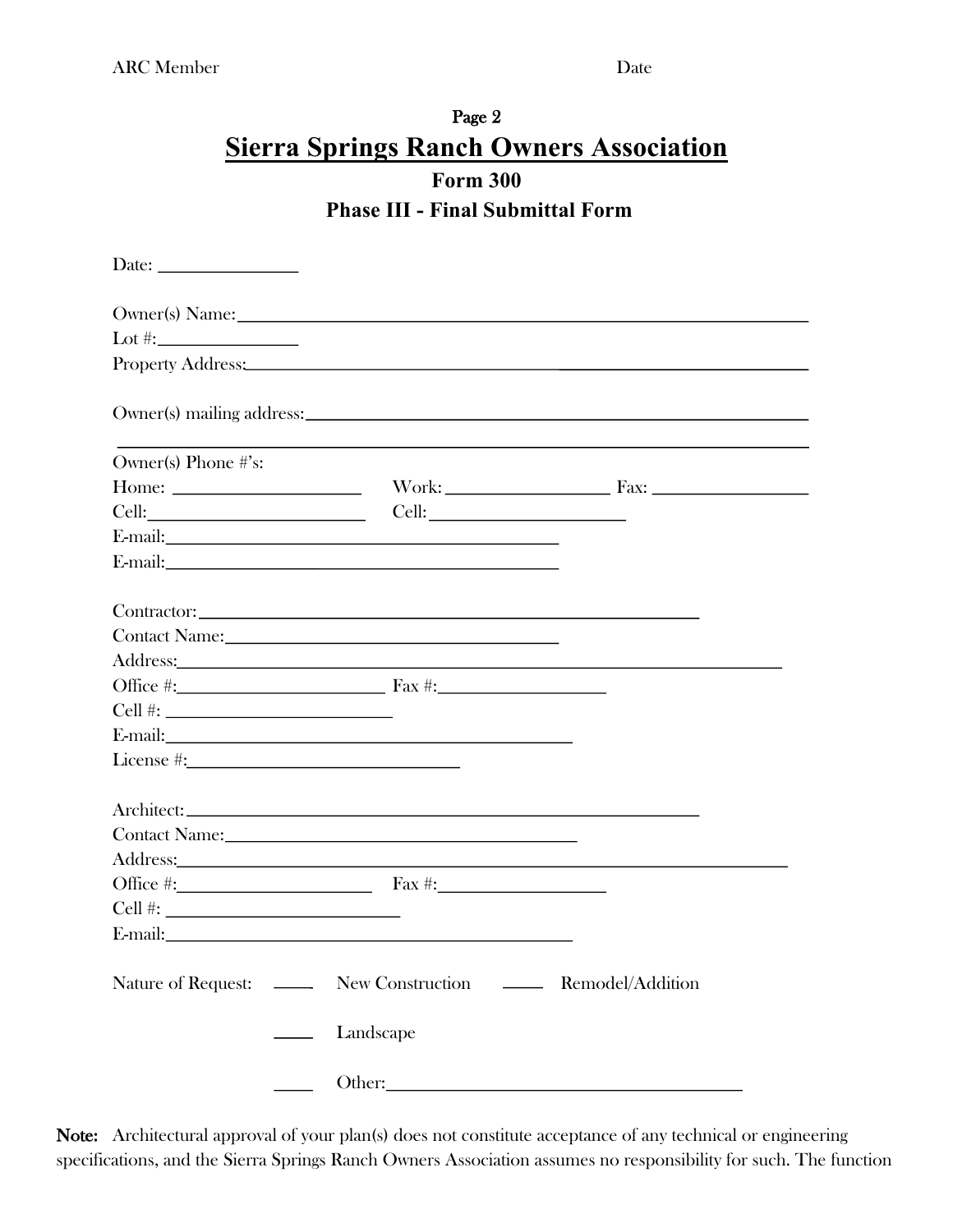of the Architectural Review Committee is to review submittals as to aesthetics and conformance with the Design Guidelines. All technical and engineering matter is the responsibility of the homeowner.

#### Page 1

Your request must be reviewed and approved by the Architectural Review Committee. An applicant will be given a decision within thirty (30) days of submission of all plans and specifications, and any other data required by the ARC. Please note that the thirty (30) day period commences on the date that ALL required plans and specifications are properly submitted to the association manager.

#### NO WORK MAY BEGIN UNTIL PLANS HAVE FINAL APPROVAL IN WRITING FROM THE ARC.

I am submitting this application for plan approval, and I am responsible for the information provided. All architectural change must be in compliance with all Association Governing Documents and all building codes applicable.

Signature of Owner Date

Signature of Owner Date

Date Received by SSROA: $\_\_\/$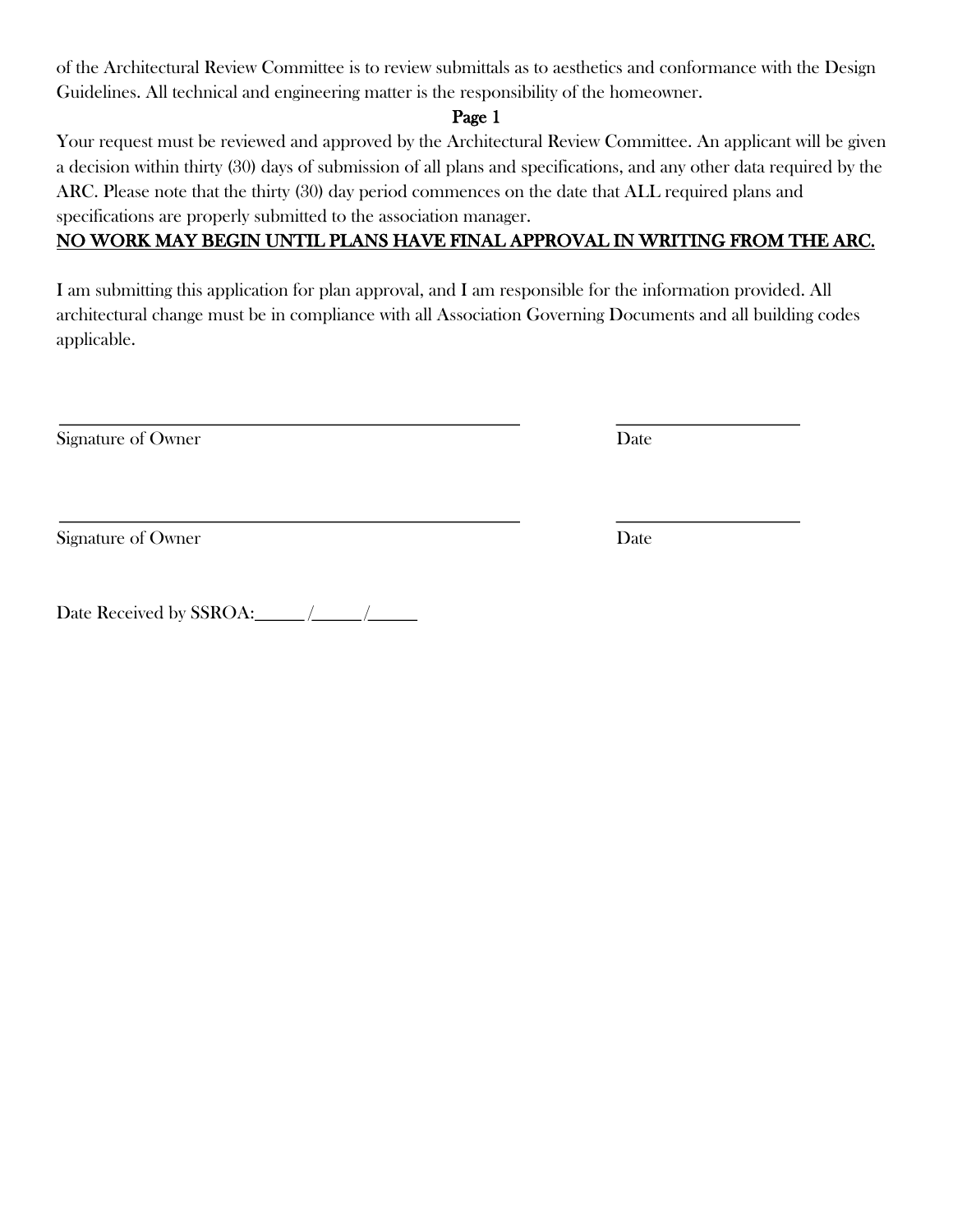### Page 2 **Sierra Springs Ranch Owners Association Form 301 Phase III - Final Submittal Checklist**

Please complete and submit the following checklist. If an incomplete checklist or supporting documents are not submitted the ARC will not accept it for review and it will be returned.

|    |    |                    |                                                                                                                                                                                                                                                                                                                                                                                                                                  | Owner | ARC |
|----|----|--------------------|----------------------------------------------------------------------------------------------------------------------------------------------------------------------------------------------------------------------------------------------------------------------------------------------------------------------------------------------------------------------------------------------------------------------------------|-------|-----|
| 1. |    |                    | One $8\frac{1}{2}$ " x 11" set, and two $24$ " x 36" or 30" x 42"<br>sets of Preliminary Submittal the "Drawings", that<br>have been revised to address all the ARC<br>Preliminary Submittal comments,                                                                                                                                                                                                                           |       |     |
|    | a. |                    | On the Grading/Site Plan, indicate:                                                                                                                                                                                                                                                                                                                                                                                              |       |     |
|    |    | $\ddot{i}$         | The location of the Construction Fence<br>and Gate, (if required by the ARC)                                                                                                                                                                                                                                                                                                                                                     |       |     |
|    |    | $\overline{ii}$    | Areas dedicated for:<br>Worker's Smoking and Eating<br>Construction Waste (Dumpster),<br><b>Portable Toilet</b><br>Concrete Wash-out And Sump, and<br>Temporary Storage of Material. If the<br>temporary material storage area is outside<br>Building Envelope, include a note stating:<br>"The area disturbed by the temporary storage<br>of material will be revegetated by the Builder<br>prior to complete of construction." |       |     |
|    |    | $\overline{iii}$ ) | The final location of all utilities, including sewer,<br>water, power, telephone lines, utility meters, and<br>transformers (and screening techniques).                                                                                                                                                                                                                                                                          |       |     |
|    |    | 1V)                | The location of any approved Building Envelope<br>Modifications.                                                                                                                                                                                                                                                                                                                                                                 |       |     |
|    | b. |                    | On the Exterior Lighting Plan, note any Changes to the<br>approved Preliminary Exterior Lighting Plan, list the<br>Quantities of each light fixture, and show the Location                                                                                                                                                                                                                                                       |       |     |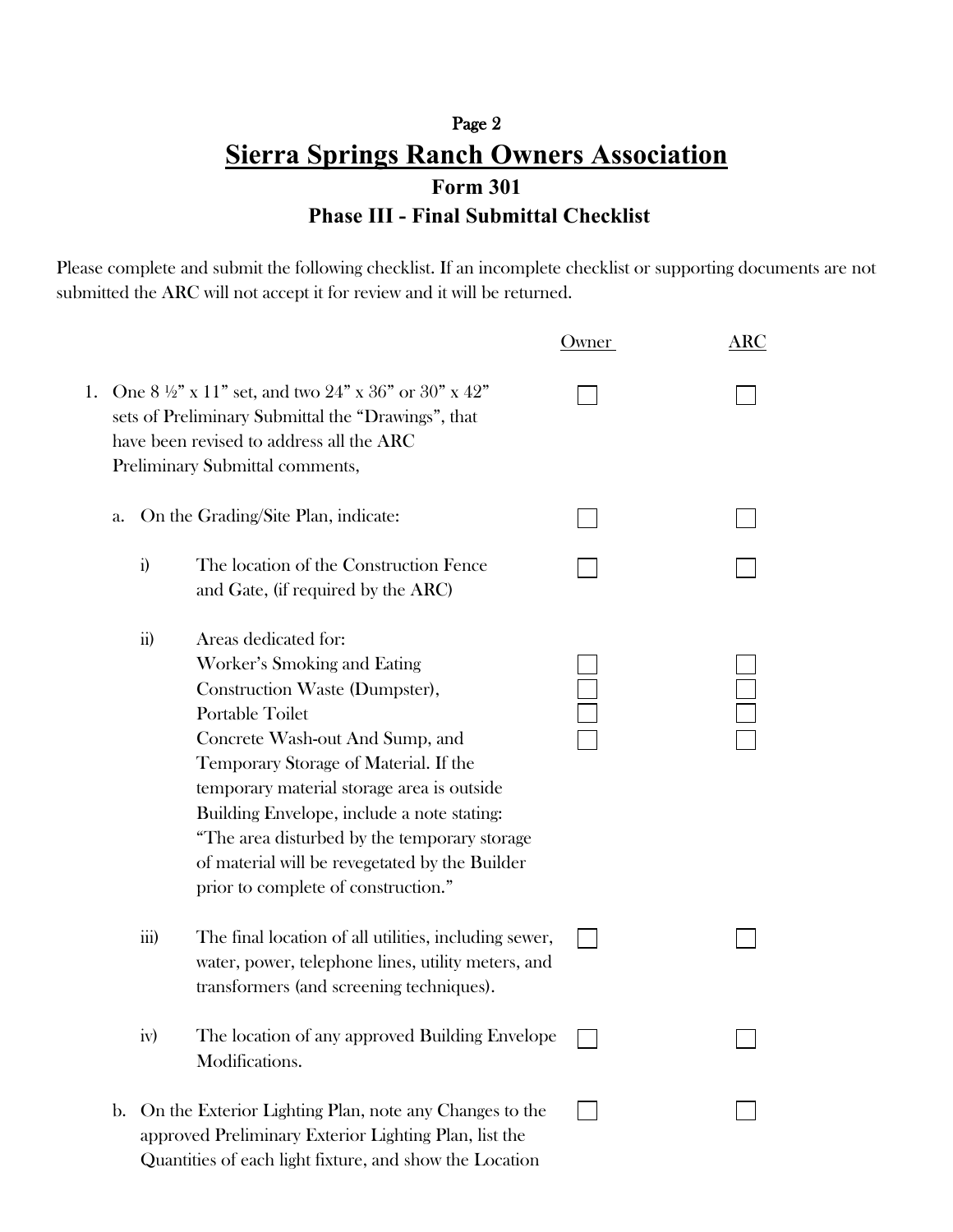of all exterior light fixtures.

| c<br>I<br>н<br>., |
|-------------------|
|-------------------|

|                                                                                               | wner | RC |
|-----------------------------------------------------------------------------------------------|------|----|
| c. On the Building Plans, indicate deck railing color,<br>materials and construction details. |      |    |
| 2. Site Plan in Electronic Format showing the following:                                      |      |    |
| a. Lot Lines                                                                                  |      |    |
| b. Building Envelope                                                                          |      |    |
| c. All proposed improvements                                                                  |      |    |

## If you do not include an item and it is not checked off, please explain.

| <b>Owners Signature</b>                              | <b>Date</b> |
|------------------------------------------------------|-------------|
| <b>Owners Signature</b>                              | Date        |
|                                                      |             |
|                                                      |             |
| Date Review Completed by ARC: ______ /_____ /_______ |             |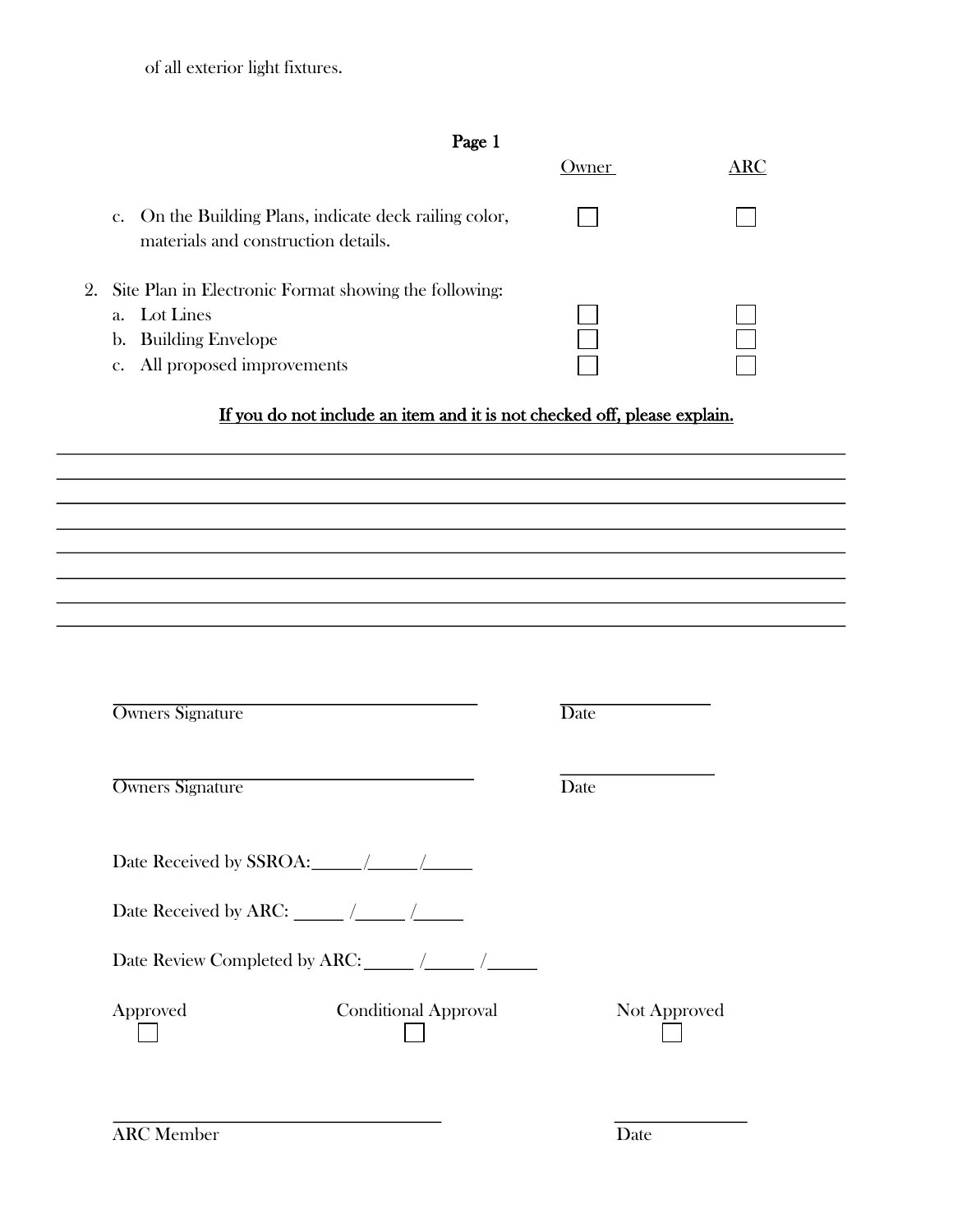## Page 2 **Sierra Springs Ranch Owners Association Form 400 Phase IV – Pre-Construction Conference Form**

The home site Owner or representative must meet with the ARC Chairperson prior to start of construction to confirm construction and safety methodology and compliance. (See section 8.2 of Design Guidelines)

| Lot #: $\_$                                                                                                                                                                                                                    |
|--------------------------------------------------------------------------------------------------------------------------------------------------------------------------------------------------------------------------------|
| Property Address: New York Contract to the Contract of the Contract of the Contract of the Contract of the Contract of the Contract of the Contract of the Contract of the Contract of the Contract of the Contract of the Con |
|                                                                                                                                                                                                                                |
|                                                                                                                                                                                                                                |
|                                                                                                                                                                                                                                |
|                                                                                                                                                                                                                                |
|                                                                                                                                                                                                                                |
|                                                                                                                                                                                                                                |
|                                                                                                                                                                                                                                |
|                                                                                                                                                                                                                                |
|                                                                                                                                                                                                                                |
|                                                                                                                                                                                                                                |
|                                                                                                                                                                                                                                |
|                                                                                                                                                                                                                                |
|                                                                                                                                                                                                                                |
|                                                                                                                                                                                                                                |
|                                                                                                                                                                                                                                |
| Others Present:                                                                                                                                                                                                                |
|                                                                                                                                                                                                                                |
|                                                                                                                                                                                                                                |
|                                                                                                                                                                                                                                |
|                                                                                                                                                                                                                                |
|                                                                                                                                                                                                                                |
|                                                                                                                                                                                                                                |
|                                                                                                                                                                                                                                |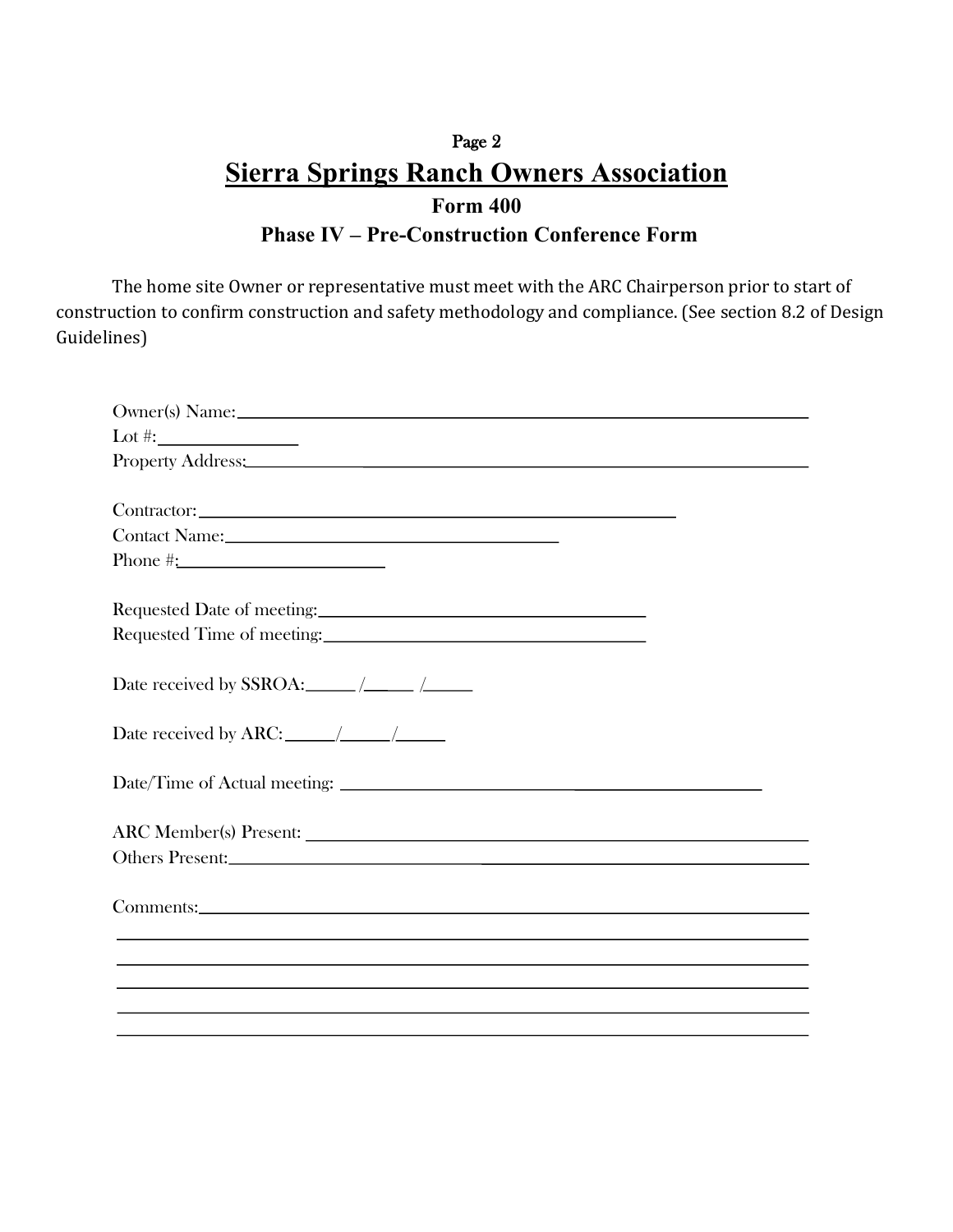**Form 401**

#### **Phase IV – Pre-Construction Conference Checklist**

After receiving ARC approval of Final Submittals, and prior to commencing construction, the Builder shall meet with the ARC Chairperson to review construction procedures and to coordinate construction activities. At this Pre-Construction Meeting, the Builder shall submit:

|                                                                                                                                                                                                                                                                                                                                                                                                                             | Owner/Builder | ARC |
|-----------------------------------------------------------------------------------------------------------------------------------------------------------------------------------------------------------------------------------------------------------------------------------------------------------------------------------------------------------------------------------------------------------------------------|---------------|-----|
| A. The required Builder's Bond or cash deposit<br>and the Owner's Landscape Deposit (See section 8).                                                                                                                                                                                                                                                                                                                        |               |     |
| B. The required Site maintenance Contract or<br>Trash Deposit (See Section 8.5).                                                                                                                                                                                                                                                                                                                                            |               |     |
| C. A copy of Navajo County Building Permit.                                                                                                                                                                                                                                                                                                                                                                                 |               |     |
| D. A copy of the Navajo County approved drawings.                                                                                                                                                                                                                                                                                                                                                                           |               |     |
| E. A construction schedule.                                                                                                                                                                                                                                                                                                                                                                                                 |               |     |
| F. The name and local cell phone number of a person<br>that can be contacted 24-hours a day.                                                                                                                                                                                                                                                                                                                                |               |     |
| G. An up to date list of all the Builder's employees,<br>suppliers, subcontractors, subcontractor's employees,<br>and agents who will have access to and from the Lot<br>during construction. All the aforementioned employees,<br>suppliers, and agents may have their access revoked at<br>any time if they fail to comply with the Construction<br>Guidelines or Association rules and policies adopted by<br>the Board. |               |     |
| H. By signing below I/We are accepting responsibility for<br>the actions of everyone working on the construction site.                                                                                                                                                                                                                                                                                                      |               |     |

Upon submittal of all this information and materials, the ARC will issue the Builder a copy of the Construction Guidelines and a Construction Authorization Certificate.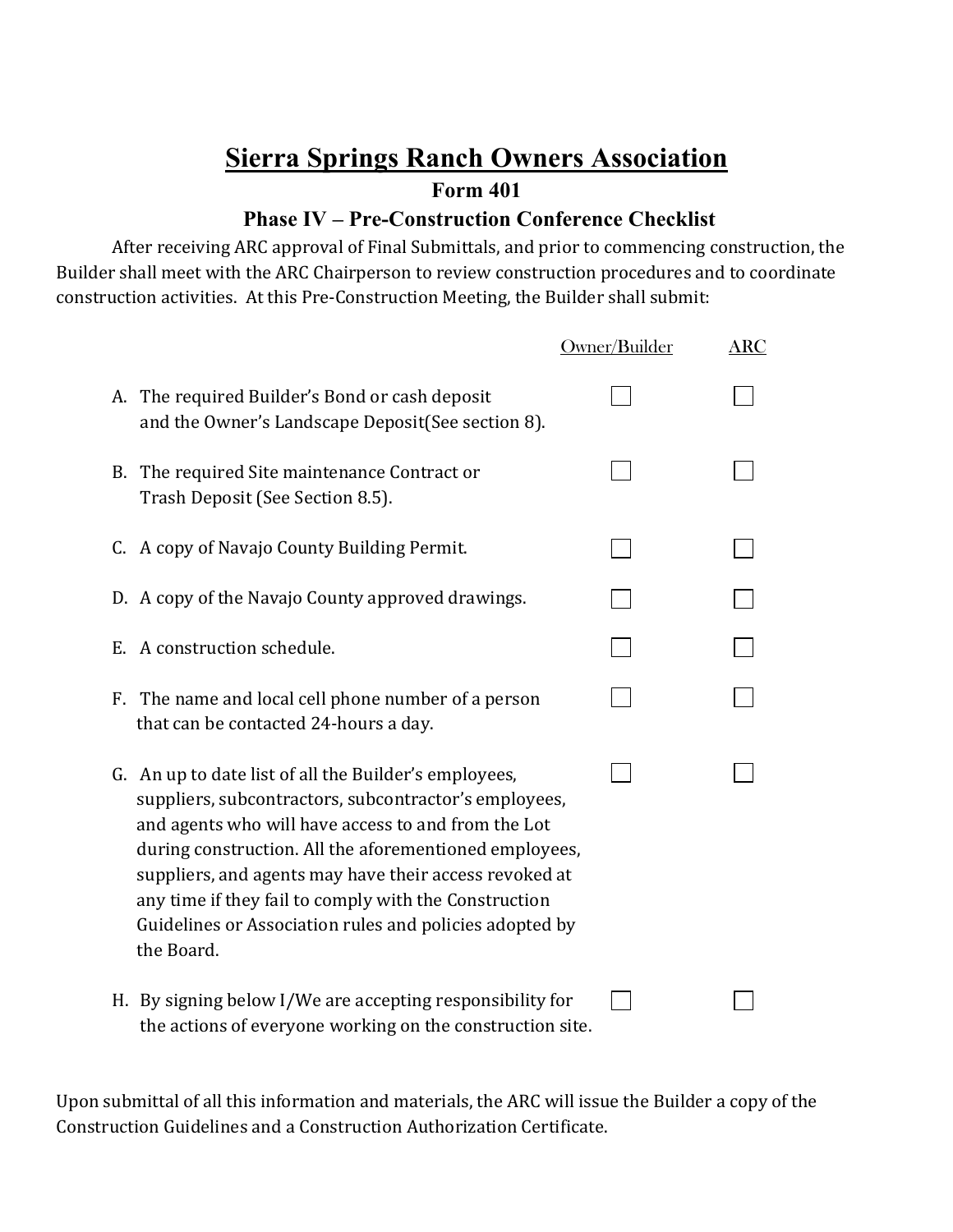## Page 1

#### If you do not include an item and it is not checked off, please explain.

| <b>Owners Signature</b>                              |                             | <b>Date</b>  |  |
|------------------------------------------------------|-----------------------------|--------------|--|
| <b>Owners Signature</b>                              |                             | Date         |  |
| Contractor                                           |                             | <b>Date</b>  |  |
|                                                      |                             |              |  |
|                                                      |                             |              |  |
| Date Review Completed by ARC: ______ /______ /______ |                             |              |  |
| Approved                                             | <b>Conditional Approval</b> | Not Approved |  |

**ARC Member** Date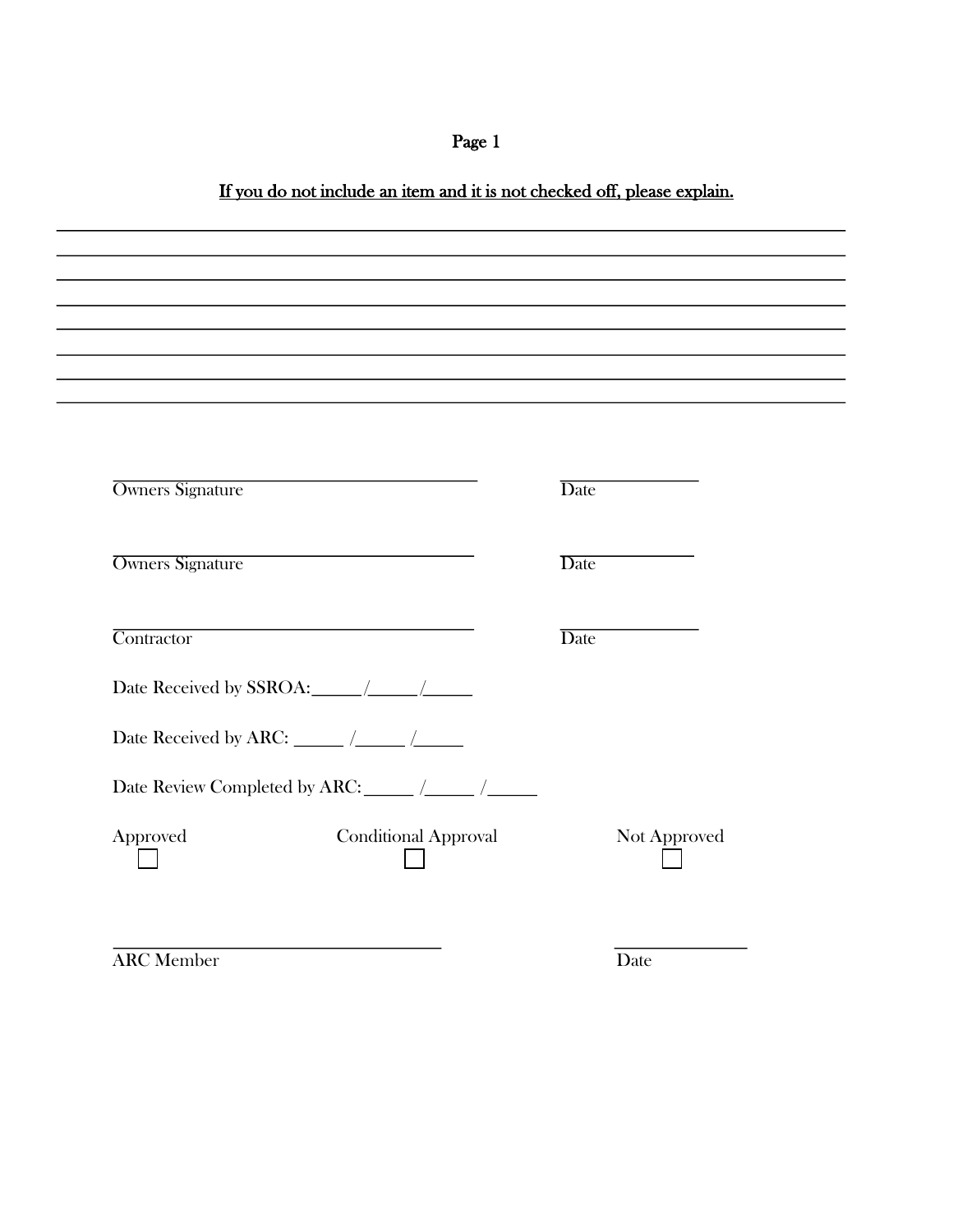#### **Form 500 Landscape Plan Submittal Form**

| Date: $\frac{1}{\sqrt{1-\frac{1}{2}}\sqrt{1-\frac{1}{2}}\left(1-\frac{1}{2}\right)}$                                                                                                                                                                                                                                                                                                                          |                                                                                                                                                                                                                                |
|---------------------------------------------------------------------------------------------------------------------------------------------------------------------------------------------------------------------------------------------------------------------------------------------------------------------------------------------------------------------------------------------------------------|--------------------------------------------------------------------------------------------------------------------------------------------------------------------------------------------------------------------------------|
| Owner(s) Name: 2008                                                                                                                                                                                                                                                                                                                                                                                           |                                                                                                                                                                                                                                |
|                                                                                                                                                                                                                                                                                                                                                                                                               |                                                                                                                                                                                                                                |
|                                                                                                                                                                                                                                                                                                                                                                                                               | Property Address: No. 2016. The Contract of the Contract of the Contract of the Contract of the Contract of the Contract of the Contract of the Contract of the Contract of the Contract of the Contract of the Contract of th |
|                                                                                                                                                                                                                                                                                                                                                                                                               |                                                                                                                                                                                                                                |
|                                                                                                                                                                                                                                                                                                                                                                                                               |                                                                                                                                                                                                                                |
| Owner(s) Phone #'s:                                                                                                                                                                                                                                                                                                                                                                                           |                                                                                                                                                                                                                                |
| Home: $\frac{1}{\sqrt{1-\frac{1}{2}}\sqrt{1-\frac{1}{2}}\sqrt{1-\frac{1}{2}}\sqrt{1-\frac{1}{2}}\sqrt{1-\frac{1}{2}}\sqrt{1-\frac{1}{2}}\sqrt{1-\frac{1}{2}}\sqrt{1-\frac{1}{2}}\sqrt{1-\frac{1}{2}}\sqrt{1-\frac{1}{2}}\sqrt{1-\frac{1}{2}}\sqrt{1-\frac{1}{2}}\sqrt{1-\frac{1}{2}}\sqrt{1-\frac{1}{2}}\sqrt{1-\frac{1}{2}}\sqrt{1-\frac{1}{2}}\sqrt{1-\frac{1}{2}}\sqrt{1-\frac{1}{2}}\sqrt{1-\frac{1}{2}}$ |                                                                                                                                                                                                                                |
|                                                                                                                                                                                                                                                                                                                                                                                                               |                                                                                                                                                                                                                                |
|                                                                                                                                                                                                                                                                                                                                                                                                               |                                                                                                                                                                                                                                |
|                                                                                                                                                                                                                                                                                                                                                                                                               |                                                                                                                                                                                                                                |
|                                                                                                                                                                                                                                                                                                                                                                                                               |                                                                                                                                                                                                                                |
| Landscaper: No. 1996. The Commission of the Commission of the Commission of the Commission of the Commission of the Commission of the Commission of the Commission of the Commission of the Commission of the Commission of th                                                                                                                                                                                |                                                                                                                                                                                                                                |
|                                                                                                                                                                                                                                                                                                                                                                                                               |                                                                                                                                                                                                                                |
|                                                                                                                                                                                                                                                                                                                                                                                                               |                                                                                                                                                                                                                                |
|                                                                                                                                                                                                                                                                                                                                                                                                               |                                                                                                                                                                                                                                |
|                                                                                                                                                                                                                                                                                                                                                                                                               |                                                                                                                                                                                                                                |
|                                                                                                                                                                                                                                                                                                                                                                                                               |                                                                                                                                                                                                                                |
|                                                                                                                                                                                                                                                                                                                                                                                                               |                                                                                                                                                                                                                                |
|                                                                                                                                                                                                                                                                                                                                                                                                               |                                                                                                                                                                                                                                |
|                                                                                                                                                                                                                                                                                                                                                                                                               |                                                                                                                                                                                                                                |
| Address: Andreas Address: Address: Address: Address: Address: Address: Address: Address: Address: Address: Address: Address: Address: Address: Address: Address: Address: Address: Address: Address: Address: Address: Address                                                                                                                                                                                |                                                                                                                                                                                                                                |
| Office #: $\qquad \qquad \qquad$ Fax #:                                                                                                                                                                                                                                                                                                                                                                       |                                                                                                                                                                                                                                |
|                                                                                                                                                                                                                                                                                                                                                                                                               |                                                                                                                                                                                                                                |
| E-mail: and the contract of the contract of the contract of the contract of the contract of the contract of the contract of the contract of the contract of the contract of the contract of the contract of the contract of th                                                                                                                                                                                |                                                                                                                                                                                                                                |

Note: Architectural approval of your plan(s) does not constitute acceptance of any technical or engineering specifications, and the Sierra Springs Ranch Owners Association assumes no responsibility for such. The function of the Architectural Review Committee is to review submittals as to aesthetics and conformance with the Design Guidelines. All technical and engineering matter is the responsibility of the homeowner.

I am submitting this application for plan approval, and I am responsible for the information provided. All architectural change must be in compliance with all Association Governing Documents and all building codes applicable.

 $\overline{a}$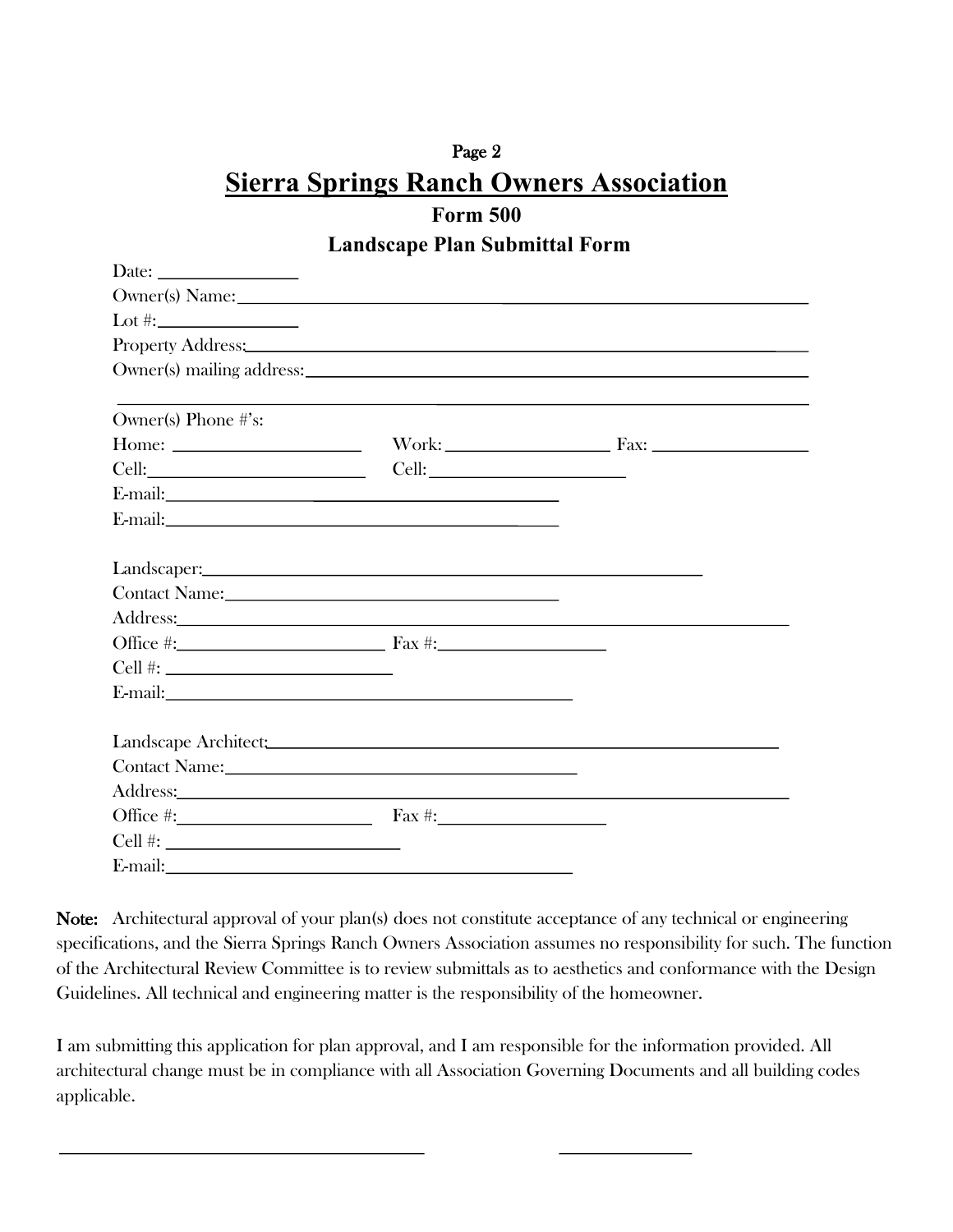| Signature of Owner      | Date. |
|-------------------------|-------|
| Date Received by SSROA: |       |

#### **Form 501 Landscape Plan Checklist**

Prior to completion of construction, the Owner/Builder must submit a Landscape Plan to the Reviewer for approval. (See Sections 7.0 thru 7.4 Design Guidelines). The Landscape Plan submittal shall include a drawing at a scale of 1" x 10" showing:

| A. All the information shown on the approved<br><b>GRADING/SITE PLAN</b> (see Section 9.6).                       | Owner/Builder | ARC |
|-------------------------------------------------------------------------------------------------------------------|---------------|-----|
| <b>B.</b> The Plant Materials proposed for each of the 5<br>Landscape Zones described in Section 7.1.             |               |     |
| C. A Plant List that identifies the type, size, and quantity<br>of all plant materials and forest floor material. |               |     |

Large areas of gravel or decomposed granite will not be approved. Grass areas are subject to ARC approval on a case-by-case basis. If approved, such grassed areas must be located within Landscape Zone 2 of the Building Envelope (see Section 7.1).

D. The location, materials, and construction details of other Landscape Improvements (wall, walks, drainage, etc.).

#### If you do not include an item and it is not checked off, please explain.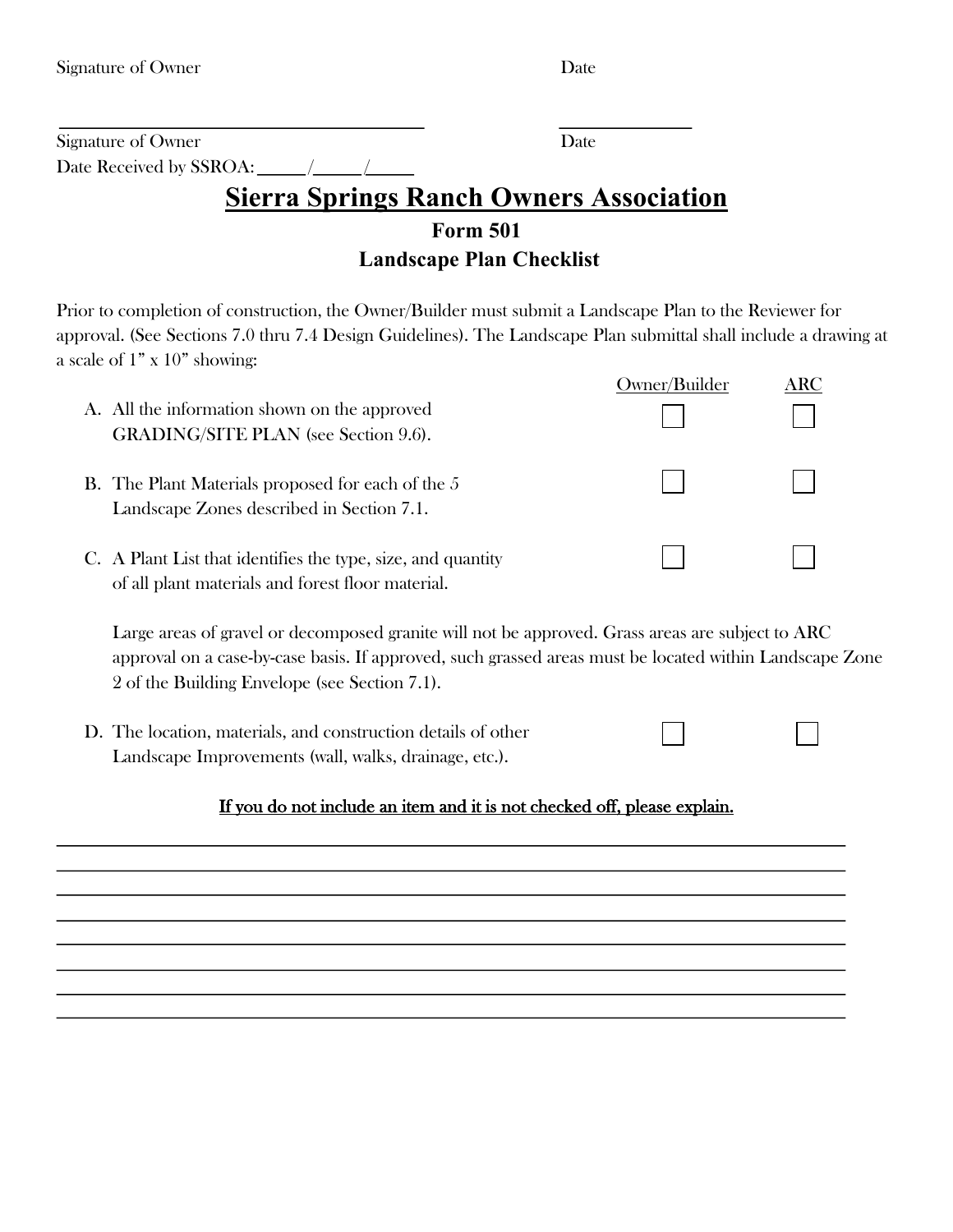| Page 1                                  |              |
|-----------------------------------------|--------------|
| <b>Owners Signature</b>                 | Date         |
| <b>Owners Signature</b>                 | Date         |
| Date Received by SSROA: $\angle$        |              |
|                                         |              |
|                                         |              |
| Approved<br><b>Conditional Approval</b> | Not Approved |
|                                         |              |

**ARC Member** Date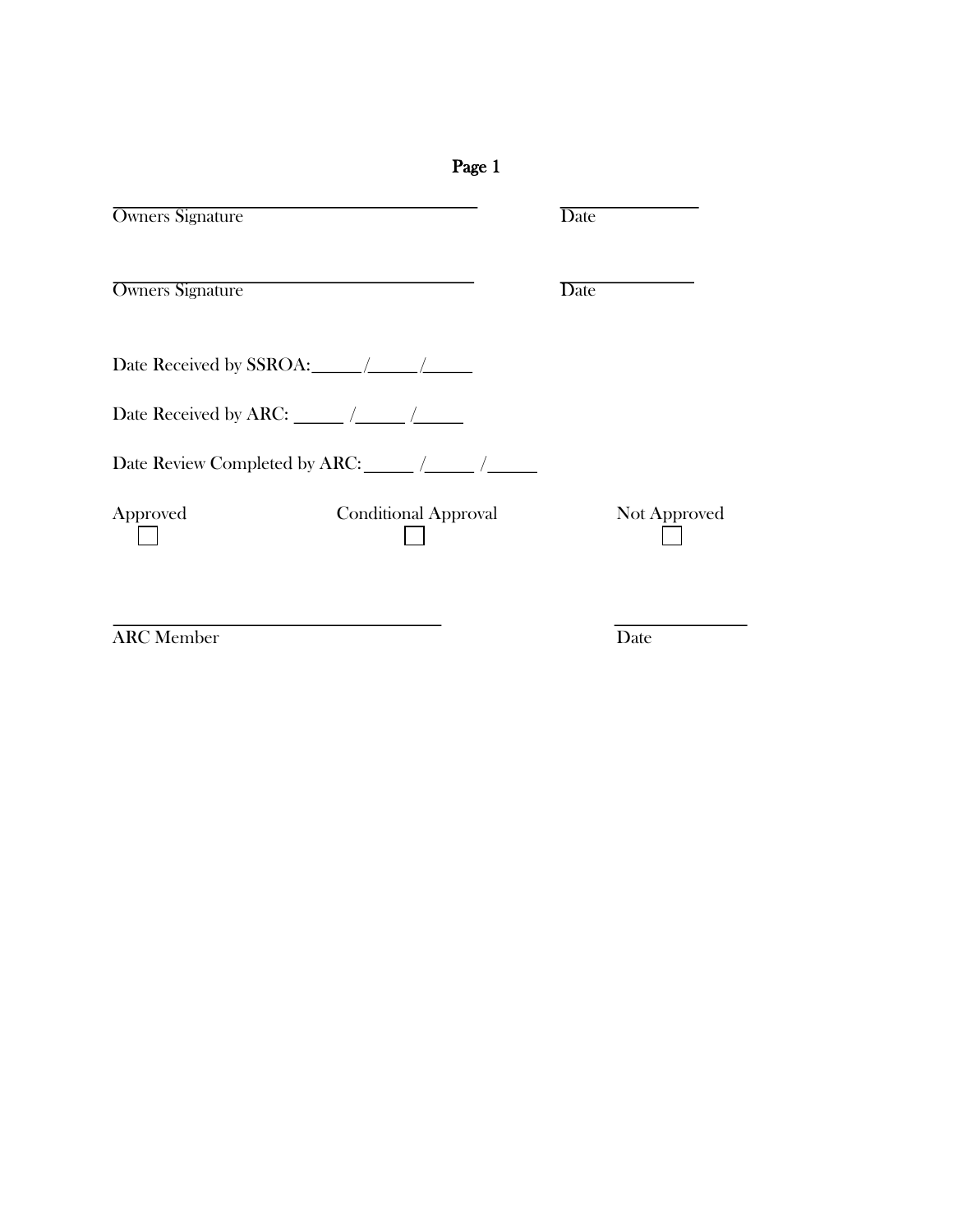## Page 2 **Sierra Springs Ranch Owners Association Form 600 Final Phase Request Form**

The fifth and final phase (Final Review) includes a review by the ARC to determine whether actual construction has been completed in substantial conformance with the approved plans.

| Owner(s) Name: New York Contract to the Contract of the Contract of the Contract of the Contract of the Contract of the Contract of the Contract of the Contract of the Contract of the Contract of the Contract of the Contra |              |
|--------------------------------------------------------------------------------------------------------------------------------------------------------------------------------------------------------------------------------|--------------|
|                                                                                                                                                                                                                                |              |
| Property Address: No. 2016. The Contract of the Contract of the Contract of the Contract of the Contract of the Contract of the Contract of the Contract of the Contract of the Contract of the Contract of the Contract of th |              |
| Date of Request for Final Approval:<br><u>Date of Request for Final Approval:</u>                                                                                                                                              |              |
|                                                                                                                                                                                                                                |              |
| Date Received by ARC: $\frac{1}{\sqrt{1-\frac{1}{2}}}\sqrt{1-\frac{1}{2}}$                                                                                                                                                     |              |
| Owner Signature                                                                                                                                                                                                                | Date         |
| <b>Owner Signature</b>                                                                                                                                                                                                         | Date         |
| Contractor                                                                                                                                                                                                                     | Date         |
| Landscaper                                                                                                                                                                                                                     | Date         |
| <b>Conditional Approval</b><br>Approved                                                                                                                                                                                        | Not Approved |
|                                                                                                                                                                                                                                |              |

**ARC Member** Date